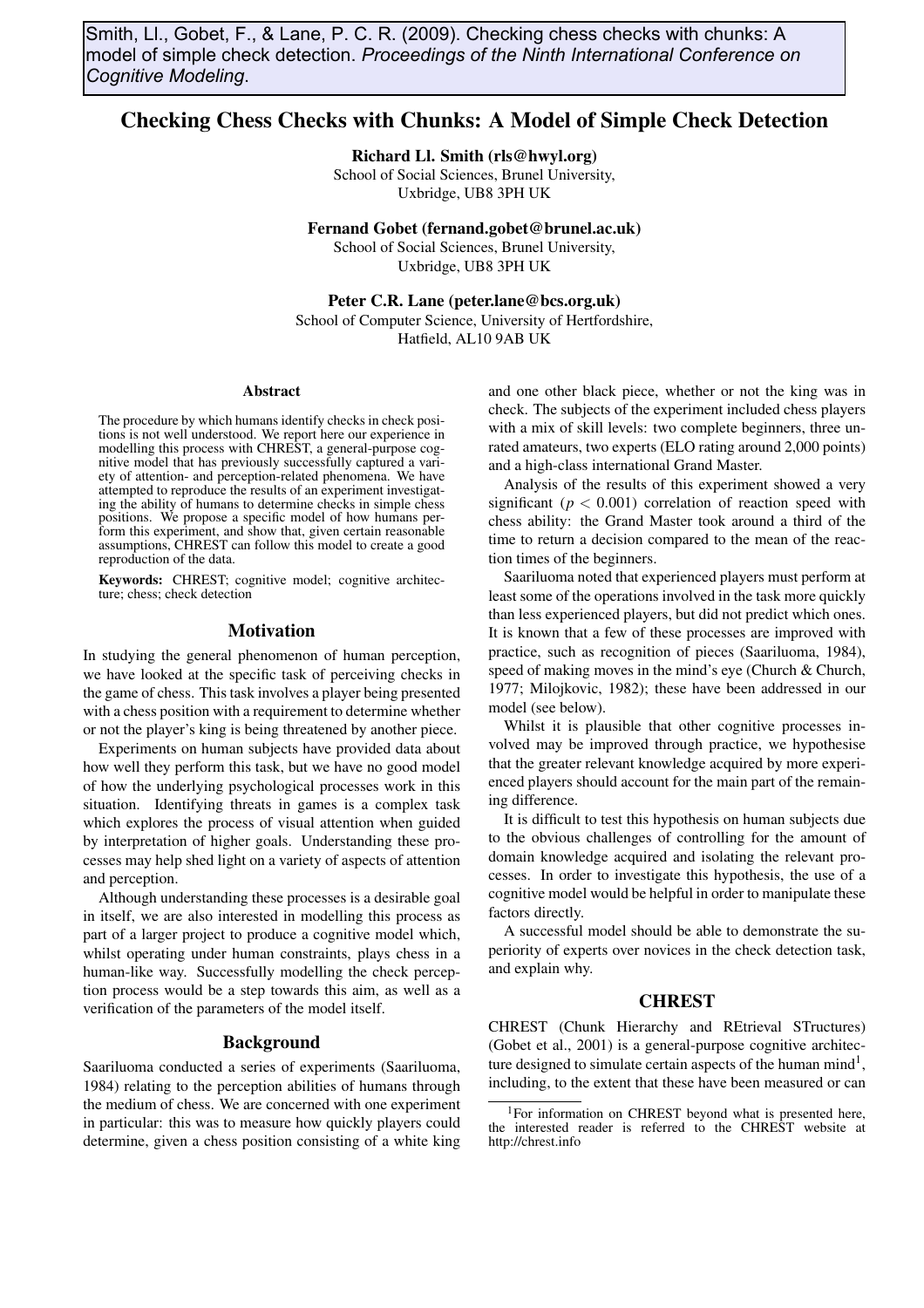

Figure 1: An overview of the main components of the CHREST cognitive architecture.

be estimated, its limitations (an important requirement of a model that aspires to simulate human cognition is that it not make use of any abilities in excess of that of a human (Simon, 1969)).

CHREST has previously been shown to be a successful model of the mind in domains as diverse as physics representation (Lane, Cheng, & Gobet, 2000), language acquisition (Jones, Gobet, & Pine, 2005; Freudenthal, Pine, Aguado-Orea, & Gobet, 2007), and ageing (Smith, Gobet, & Lane, 2007); however, the simulation of perception and memory in chess (de Groot & Gobet, 1996; Gobet & Simon, 2000; Gobet & Waters, 2003) has been CHREST's most studied application.

Figure 1 shows a top-level overview of the CHREST architecture. It simulates the main divisions of memory in humans as is generally agreed upon (Baddeley, 1990): a short-term memory (STM) store, and a long-term memory (LTM) store. In addition, it has an advanced perception/attention system.

CHREST's memory system is based on chunking theory (Chase & Simon, 1973), which holds that information in the human mind is stored as *chunks*. Chunks are discrete collections of *features* that have some meaning when grouped together. In the domain of chess, the features that make up

chunks in CHREST are man-on-square combinations such as "White king on square g1". A chunk containing this feature, and representing a standard castled white king could be represented as the set: *{*Kg1, Rf1, Pf2, Pg2, Ph2*}*, where the first letter is the first letter of the piece's name.

CHREST's LTM is made up of a hierarchical network of these chunks. Its organisation is primarily tree-based, though the presence of semantic links adds a graph-like flavour. Knowledge is added to LTM through two main learning processes. When a new pattern is encountered, it is compared to previously-learnt chunks: if it does not match any known chunk, then a new chunk is created containing some of the new information (*discrimination*); if it does match a known chunk, then some of the information in the pattern is added to that chunk (*familiarisation*).

CHREST's STM has a capacity of up to four chunks. There is good evidence that this is the approximate STM capacity of young adult humans (Luck & Vogel, 1997; Cowan, 2001). These chunks are references to chunks held in LTM (again, as indicated by recent research (Gobet et al., 2001)).

Attention in CHREST is represented through simulated eye movements (this is a slight simplification of the human attention system, but this approach is relatively easy to simulate and its output can be verified against recorded human data).

CHREST's attention is directed through information previously learnt and added to LTM, and a set of heuristics. The basic heuristics, such as "look at the centre of the board", "look at objects grouped together", and "follow a potential move from an observed piece" guide the perception of basic patterns, which are incorporated into LTM as chunks.

As more information-rich chunks are acquired, this learnt information is used to guide the focus of attention. When an observed pattern is recognised as a previously-learnt chunk, a reference to the chunk is placed in STM, and this selected information may be used to provide a new focus. If a chunk referenced in STM is linked to another chunk in LTM, then CHREST's attention is directed towards locations containing objects in the linked chunk that are disjoint from the objects recorded in the recognised chunk. This process allows CHREST to focus on the distinguishing features of a scene.

Patterns, then, are perceived on the board according to previously-learnt chunks, and chunks are built up out of perceived patterns; this interplay between the learning cycle and the perception system results in complex emergent behaviour. In previous work (de Groot & Gobet, 1996), the eye movements generated by CHREST during a simulated presentation of a chess position have been shown to be comparable to those of Masters.

See (Lane, Gobet, & Smith, 2008) for more details of the attention system.

# CHREST Configuration

The version of CHREST used for these experiments was the 3.0 beta version. The code base of this version has been mostly rewritten from the 2.x version. It represents a sub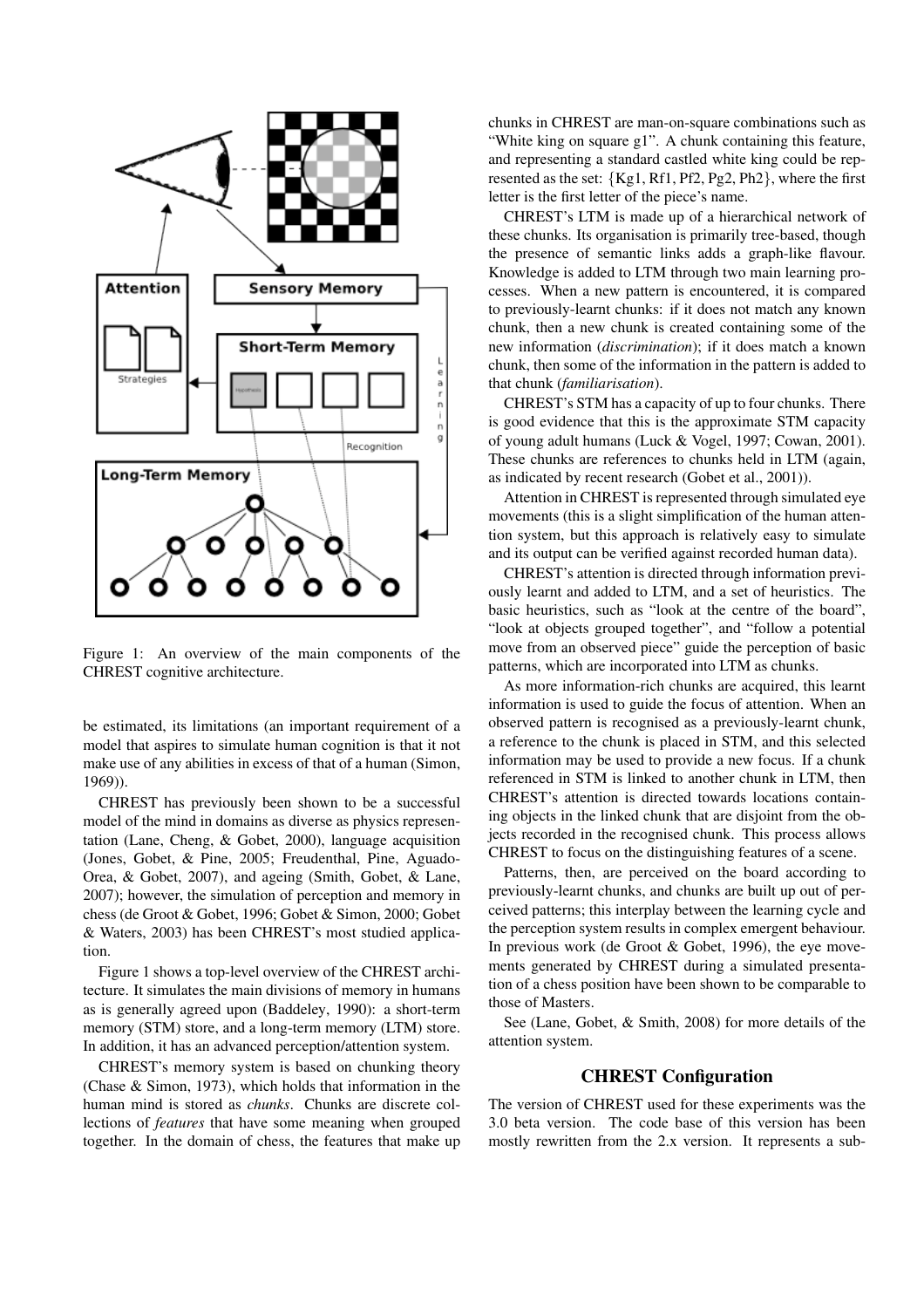stantial evolution of the model and a major step forward towards a full release of a complete CHREST 3. As well as being more flexible and better able to make use of modern computing technology, this version of CHREST has a number of new features: notably, it understands chess at a deeper level, includes a customised experiment framework which automatically performs and reports on sets of experiments, and has the ability to perceive and learn from full games rather than selected positions.

In order to simulate the variety of individuals employed in the human experiments, a series of CHREST subjects<sup>2</sup> with varying LTM sizes was produced: 20 each with a network size of one of 100, 1,000, 10,000, 100,000 nodes. (These different network sizes represented players of different skill level).

Most of the training of these subjects was carried out using a set of 10,000 games played during 2008 between players with ELO ratings of above 2000. Each subject was allowed to learn from the state of the game board at random intervals during simulated play-throughs of the games until the required network size was reached.

In addition, each subject was specifically trained on boards with a king and one other piece (all possible configurations of this type were produced to make up a training set). A total of 10% of each subject's LTM network was generated in this way, reflecting the fact that checking positions are very common in rapid and speed chess games, which most chess players use as a form of practice (Gobet & Campitelli, 2007). This figure is necessarily only an estimate of real-life behaviour due to a lack of empirical data at this time, but it was estimated in advance and not fitted to the model's result.

As in the Saariluoma experiment, 60 chess positions were generated for testing. A white king was placed on the board, along with a black queen, rook, bishop, or knight. For each position, the locations of the pieces were randomised, with the constraint that the king was placed on a square in which it was in check in half of the positions.

Timings played an important part in the experiments; time was one limiting factor for CHREST's perceptual cycle, and the time taken for CHREST to decide if a position contained a check was the main dependent variable in the experiments.

CHREST uses an internal clock which accumulates the processing times of simulated operations. These times are (where possible) taken from human experiments, or otherwise (where experimentation has not yet been possible), taken from sensible estimates (see (de Groot & Gobet, 1996) for details).

Unless otherwise noted, timings used were the standard timings which have evolved in CHREST:

*•* A constant 200 ms was added to all trials to simulate initial reaction to the stimulus, motor preparation, and motor response (i.e. pressing the button). Visual reaction times have been recorded as in the region 180 to 200 ms for university-age students (Brebner & Welford, 1980), though increasing with age (Welford, 1977).

- *•* Saariluoma found, in a previous experiment (Saariluoma, 1984), that novices were slower than experts in recognising chessmen. The mean difference between the two groups was 57.1 ms; this value was added to the clock as time taken to recognise each piece for the 100 and 1,000-node network (this division was slightly arbitrary as it might be expected that the delay would be a gradient rather than binary, but we have no better data).
- *•* From their analysis of experimental results, de Groot and Gobet (1996) proposed definite parameters for the time required to move pieces in the mind's eye. These parameters consisted of a *base* time, the time taken to begin making a move, and a *square* time, the time taken per square to move a piece. The first was estimated as 100 ms, and the second as 50 ms for experts, and 100 ms for novices. We have used these same values.

# Modelling Check Perception

We have described the domain of interest, that of the human process of perceiving and determining checks, and the general-purpose cognitive architecture that we are using to investigate it. Now we consider how to specifically adapt the model to the domain.

It has already been shown that the memorisation of chess positions under human constraints — see (de Groot, 1978) can be improved through prior knowledge of chess positions. We propose that the process of determining whether a king is in check from another piece, given that the location and types of both pieces have been established, benefits from the presence in memory of previously encoded chunks of chess positions.

Our hypothesis for the superiority of experts over novices in detecting checks lies in chunking theory (Chase & Simon, 1973). Following previous work (Gobet & Jansen, 1994), we hypothesise that links are formed between the learnt visuospatial chunks and more abstract knowledge; for example, moves associated with the chunk, the goodness of the chunk in positional terms, and, of interest with respect to our particular domain, whether the chunk contains a check or not.

Our model, set up as above, simulates the experiment as follows. The simulated subjects were presented with a test position and allowed to perceive it until they had observed two pieces. Once this was achieved, they attempted to decide whether the king was being attacked by the other piece.

If the two pieces were recognised as a chunk already stored in their LTM, then the subject was assumed to be able to quickly (we have assumed 10 ms — the standard time taken to traverse an LTM link) identify whether the position was a check or not. Essentially, the subject would have exhibited automaticity (Shiffrin & Schneider, 1977).

<sup>2</sup>We use the term subject here to distinguish the computational instantiation of a model (complete with data) from the theoretical model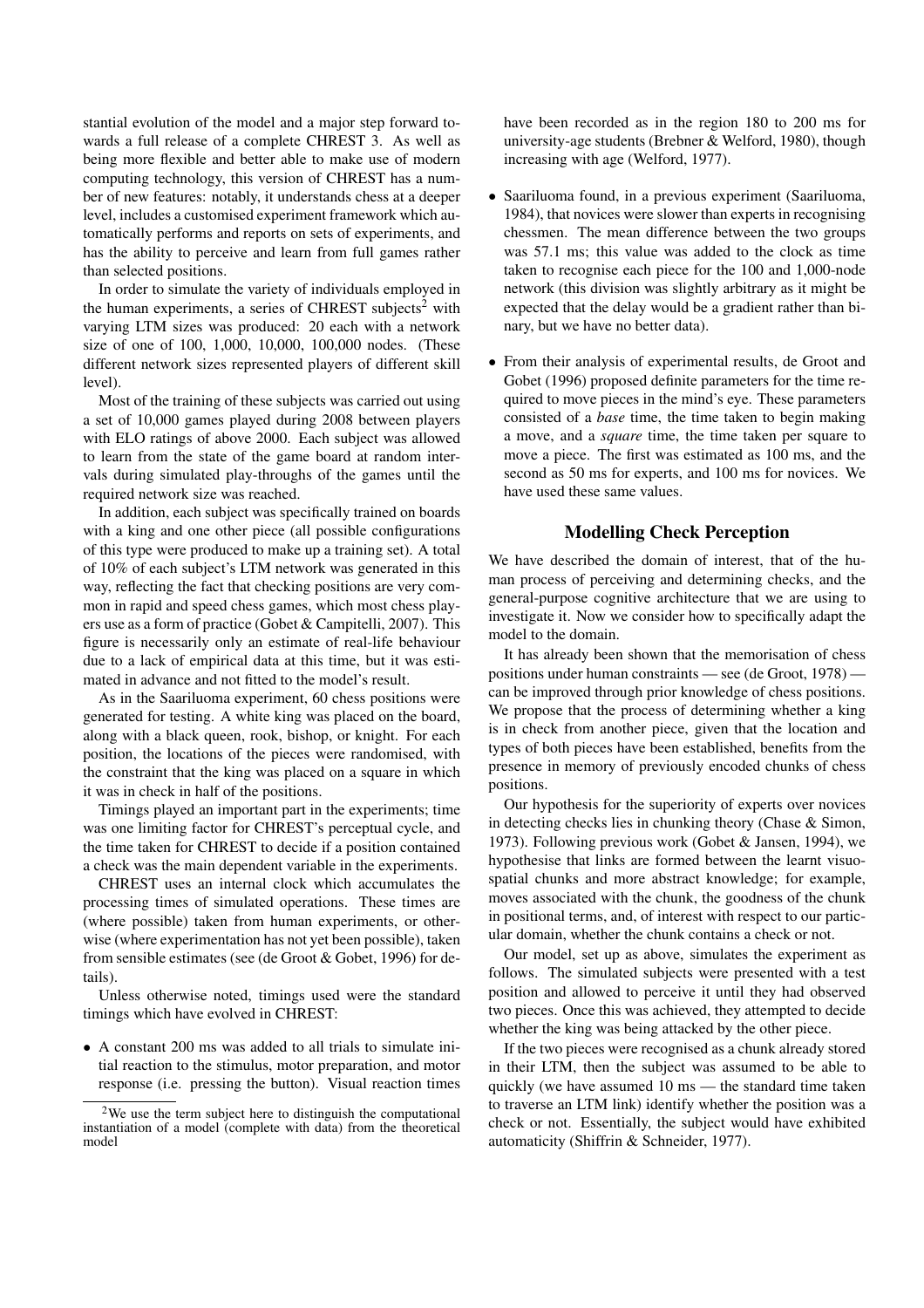If no such chunk was recognised, then a simulated attempt to determine check was carried out, by 'moving' the non-king piece towards the king with simulated eye movements (previous work has demonstrated this proportionality to distance effect (Church & Church, 1977)), and checking this by 'moving' the king towards the other piece in a similar fashion. We assume that double verification of the check relation occurs here, but not when a chunk has been identified, as mentally moving pieces in the mind's eye is more likely to generate errors than when a pattern has been recognized (for a discussion of the difficulty of generating moves in the mind's eye and playing blindfold chess, see (Saariluoma, 1984), and (Campitelli & Gobet, 2005)).

## Experiment 1: Standard Perceptual Strategies

For the first experiment, our initial model made use of standard strategies to guide perception when studying each position: i.e. the use of LTM guidance, and fall-back generalpurpose heuristics as described above and used in the training of the networks. These results are shown in table 1 and figure 2. The human data collected in (Saariluoma, 1984) are shown for comparison<sup>3</sup>.

The results demonstrate some success of the approach in modelling the data  $(r^2 = 0.92)$ : specifically, they show the required qualitative interaction of LTM size (acquired knowledge) with time, and are within around 200 ms of the times of the novice players. However, the results diverge from the human data considerably when considering performance of expert-level and above.

These strategies have previously been shown to be an accurate model of expert eye movements in perceiving scenes, but they clearly do not fully capture behaviour in this domain.

Table 1: Time taken to make a check perception decision as simulated by CHREST for players of different skill levels using standard perceptual strategies (Experiment 1).

| LTM Network Size (nodes) | Time Taken (ms) |
|--------------------------|-----------------|
| 100                      | 1,705           |
| 1,000                    | 1,403           |
| 10,000                   | 1,301           |
| 100,000                  | 1,068           |

## Experiment 2: Simplified Perceptual Strategy

Following the results of the first experiment, we hypothesised that players are using their meta-knowledge about the problem to re-orient their perceptual strategies. As the model consistently overestimated the time taken, we suspected that the perceptual strategies used by CHREST were too involved and that humans used a simpler strategy.

Our revised model was that the subject would automatically perceive a man on the board using far peripheral vision



Figure 2: Time taken to make a check perception decision as simulated by CHREST for players of different skill levels using standard perceptual strategies (Experiment 1). The human data are shown for comparison.

and direct their attention towards it. The subject would then make use of their near peripheral vision (set at  $\pm 2$  squares from the focal point) to recognise another piece if one was in range. If no piece was in range, the player would detect the other piece using their far peripheral vision, and refocus on that point following a saccade (thus, making one, or a maximum of two, eye fixations; in the previous experiment, the focus could be directed towards empty squares).

The results of re-running the experiment using this strategy are shown in table 2 and figure 3. This time the results are a significantly better fit to the human data ( $r^2 = 0.94$ ), again showing the qualitative interaction, but matching the data quantitatively to within 200 ms at worst. In this experiment, however, the results better match the data for advanced players rather than novices.

Table 2: Time taken to make a check perception decision as simulated by CHREST for players of different skill levels using standard perceptual strategies (Experiment 2).

| LTM Network Size (nodes) | Time Taken (ms) |
|--------------------------|-----------------|
| 100                      | 1,320           |
| 1,000                    | 1,010           |
| 10,000                   | 883             |
| 100,000                  | 606             |

## Discussion of Results

Before discussing the results, we note that there are some limitations to the study and suggest some other reasons for caution in interpreting the results.

We have assumed above that our choices of four network sizes — *{*100, 1,000, 10,000, 100,000*}* — correspond to Saariluoma's categorisation of his subjects — *{*Fourth

<sup>&</sup>lt;sup>3</sup>The exact human data were not available and so have been read from the graph supplied in (Saariluoma, 1984)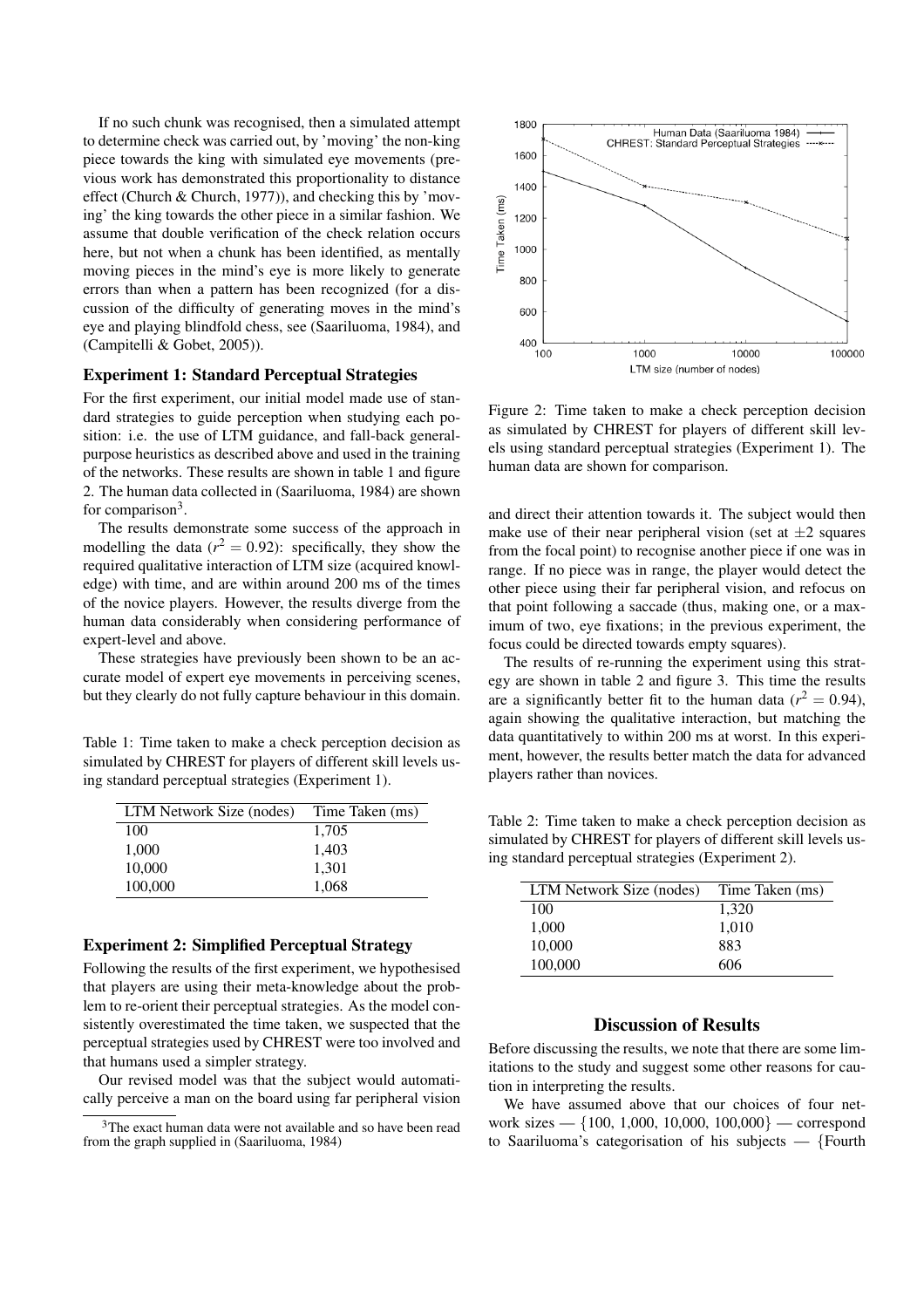![](_page_4_Figure_0.jpeg)

Figure 3: Time taken to make a check perception decision as simulated by CHREST for players of different skill levels using standard perceptual strategies (Experiment 2). The human data are shown for comparison.

Class, Second, Class, Experts, Grand Masters*}* — but this is not clear. For obvious reasons it is not possible to directly measure the number of chunks learnt by a human subject, so we used a logarithmic progression as an approximation. 100 chunks is probably too many for a beginner who is still learning how the pieces move (though it makes no difference to the result as no chunks were recognised by the 100-node networks) and estimates of the number of chunks learnt by a Grand Master differ, from 100,000 (Simon & Gilmartin, 1973) to 300,000 (Gobet & Simon, 2000) (but this may not be an issue as we argue below that larger networks will probably not show much relative improvement).

The estimate that 10% of a subject's training is on endgame positions is difficult to verify. However, as noted earlier, it is known that players play a large number of speed chess games, where check situations are frequent, and the proportion was estimated in advance of the experiment, so we believe that the figure is reasonable pending other evidence.

A small number of errors were produced by the human subjects: a mean of 3.0%, with a maximum of 4.1% by the experts. CHREST is theoretically able to produce errors (for example, by over-generalising learnt information), but none were produced in these simulations. This may be considered a weakness of the model, but given the proportion of errors made by humans, and that a number of these may have been due to errors of attention (e.g. pressing the wrong key due to fatigue), we do not think this is a serious drawback.

Despite these considerations, we find the results good evidence for our hypothesis. We have proposed a model of how humans carry out simple check detection and found that, with a revision and accepting certain assumptions, it explains the human data well, both quantitatively and qualitatively.

Our revised model shows poorer performance in modelling the perception of weaker players. This may be natural variability, given Saariluoma's small sample size, but we also consider other possible reasons:

Our first model may have been partly right, and though stronger players do use the more efficient, simplified, perceptual strategy described in our revised model, weaker players use (a subset of) the unnecessarily complicated strategies used for perceiving a regular game position.

Alternatively (or in addition), there is some evidence (Reingold, Charness, Pomplun, & Stampe, 2001) that stronger players make better use of their peripheral vision to detect pieces, suggesting that we may have allowed weaker players too much ability in our revised model.

Also, weaker players may spend more time checking their decisions. We have assumed that a "double check" is carried out (checking the relationship between the position of both perceived pieces), but weaker players may find it necessary to make additional checks. It would be expected that stronger players would not feel the need to do this due to their improved confidence in their own ability.

Finally, there may be additional mental processes involved with weaker players which we have not considered. For example, absolute beginners may spend some time trying to remember how each piece moves.

Looking forward, our theory makes predictions that can be tested. Most obviously, players' eye movements could be recorded whilst carrying out this task to determine if our theory of how attention is directed (i.e. very simply and directly) is correct.

Our theory, that chunks are linked to further knowledge, including information about whether a chunk includes a check or not, also leads to some predictions.

First, there should be increased intra-subject variability across different positions compared to the "general exercise" hypothesis of several different mental processes being improved as expertise is acquired: general-purpose processes should not be affected by the specifics of an individual position.

Second, there should be a ceiling to performance on the task. The largest network we tested was 100,000 nodes, but there are only 16,128 separate possible positions containing only a king and one of *{*queen, rook, bishop, knight*}* of the opposite colour. Our imposed end game-specific practice of 10% (estimated, but seeming to produce a good match of the human data) of a 100,000 node network covers the majority of these positions. If our theory is correct, performance on this task should rapidly tail off above Grand Master level since there will be fewer additional novel chunks to acquire.

# Conclusions and Future Work

We have proposed a hypothesis of how humans perceive and make decisions on checks in simple check positions and from this produced a model that successfully reproduces the experimental human data.

This theory may have wider implications in terms of chunking theory. We have suggested that chunks are linked